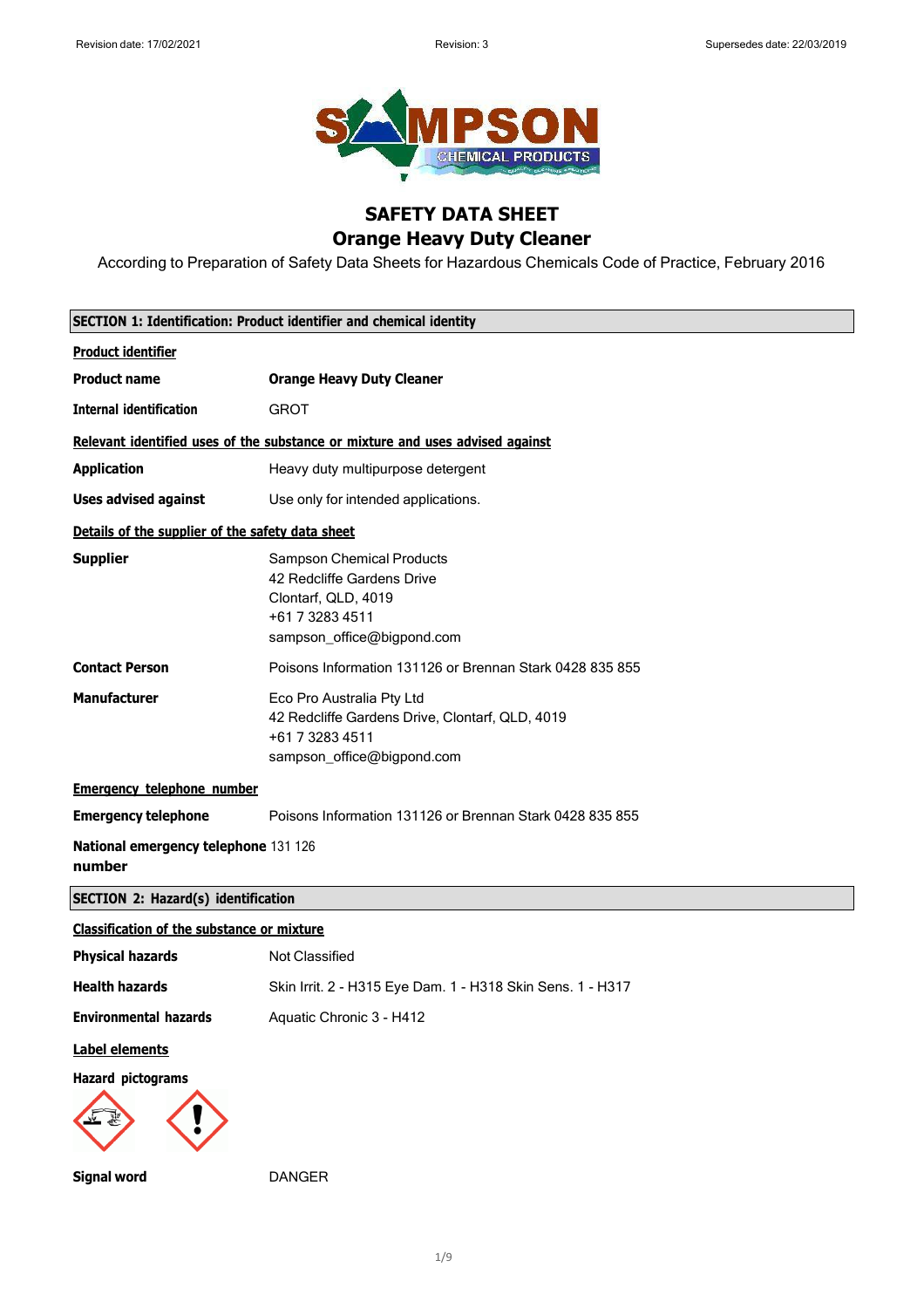| <b>Hazard statements</b>        | H315 Causes skin irritation.<br>H318 Causes serious eye damage.<br>H317 May cause an allergic skin reaction.<br>H412 Harmful to aquatic life with long lasting effects.                                                                                                                                                                                                                                                                                                                                                                                                                                                                                                                                                                                                                                                                                                                                                                                              |
|---------------------------------|----------------------------------------------------------------------------------------------------------------------------------------------------------------------------------------------------------------------------------------------------------------------------------------------------------------------------------------------------------------------------------------------------------------------------------------------------------------------------------------------------------------------------------------------------------------------------------------------------------------------------------------------------------------------------------------------------------------------------------------------------------------------------------------------------------------------------------------------------------------------------------------------------------------------------------------------------------------------|
| <b>Precautionary statements</b> | P261 Avoid breathing vapour/ spray.<br>P264 Wash contaminated skin thoroughly after handling.<br>P272 Contaminated work clothing should not be allowed out of the workplace.<br>P273 Avoid release to the environment.<br>P280 Wear protective gloves/ protective clothing/ eye protection/ face protection.<br>P302+P352 IF ON SKIN: Wash with plenty of soap and water.<br>P305+P351+P338 IF IN EYES: Rinse cautiously with water for several minutes. Remove<br>contact lenses, if present and easy to do. Continue rinsing.<br>P310 Immediately call a POISON CENTER or doctor/ physician.<br>P321 Specific treatment (see medical advice on this label).<br>P332+P313 If skin irritation occurs: Get medical advice/attention.<br>P333+P313 If skin irritation or rash occurs: Get medical advice/attention.<br>P362+P364 Take off contaminated clothing and wash before reuse.<br>P501 Dispose of contents/ container in accordance with national regulations. |
| <b>Contains</b>                 | Benzenesulfonic acid, C10-13-alkyl derivs., sodium salts, D-Limonene (Terpene<br>Hydrocarbons)                                                                                                                                                                                                                                                                                                                                                                                                                                                                                                                                                                                                                                                                                                                                                                                                                                                                       |

## **Other hazards**

 $\mathbf{r}$ 

This product does not contain any substances classified as PBT (persistent, bioaccumulative and toxic) or vPvB (very persistent and very bioaccumulative).

| <b>SECTION 3: Composition and information on ingredients</b> |           |
|--------------------------------------------------------------|-----------|
| <b>Mixtures</b>                                              |           |
| Benzenesulfonic acid, C10-13-alkyl derivs., sodium salts     | $1 - 10%$ |
| CAS number: 68411-30-3                                       |           |
|                                                              |           |
| D-Limonene (Terpene Hydrocarbons)                            | $1 - 10%$ |
| CAS number: 8028-48-6                                        |           |
|                                                              |           |
| 2-butoxyethanol                                              | $1 - 10%$ |
| CAS number: 111-76-2                                         |           |
| Nonylphenol, ethoxylated                                     | $1 - 10%$ |
| CAS number: 9016-45-9                                        |           |
| Sodium Xylenesulphonate                                      | $1 - 10%$ |
| CAS number: 1300-72-7                                        |           |
|                                                              |           |
| Sodium Metasilicate Pentahydrate                             | $1 - 10%$ |
| CAS number: 10213-79-3                                       |           |
| bronopol (INN)                                               | $< 1\%$   |
| CAS number: 52-51-7                                          |           |
|                                                              |           |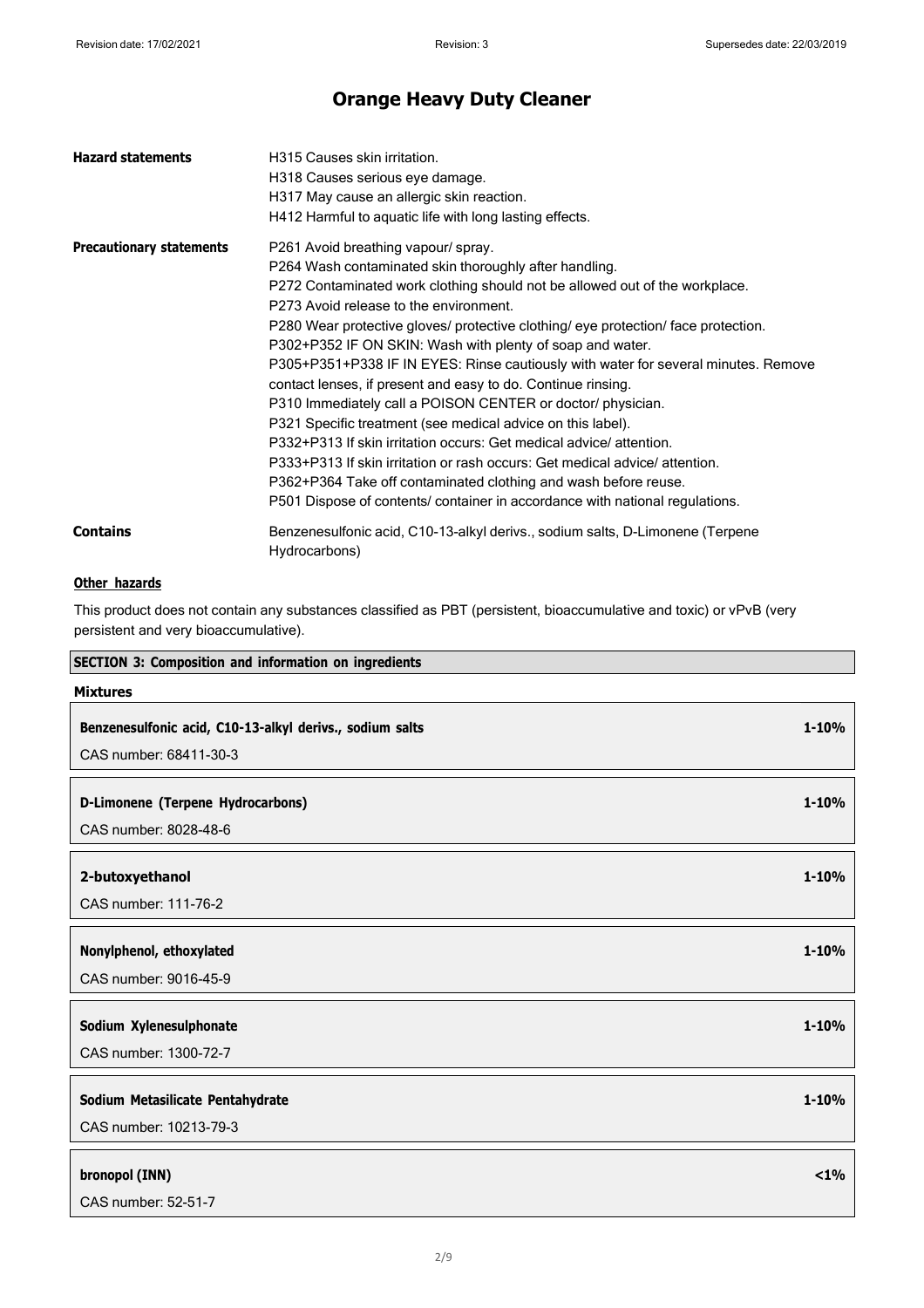## **SECTION 4: First aid measures**

| <b>General information</b>                            | Get medical attention if any discomfort continues. Show this Safety Data Sheet to the medical<br>personnel. Chemical burns must be treated by a physician.                                                                                                                                                                                 |
|-------------------------------------------------------|--------------------------------------------------------------------------------------------------------------------------------------------------------------------------------------------------------------------------------------------------------------------------------------------------------------------------------------------|
| <b>Inhalation</b>                                     | Move affected person to fresh air and keep warm and at rest in a position comfortable for<br>breathing. Maintain an open airway. Loosen tight clothing such as collar, tie or belt. Rinse<br>nose and mouth with water. Never give anything by mouth to an unconscious person. Get<br>medical attention if symptoms are severe or persist. |
| <b>Ingestion</b>                                      | Rinse mouth thoroughly with water. Give a few small glasses of water or milk to drink. Stop if<br>the affected person feels sick as vomiting may be dangerous. Get medical attention.                                                                                                                                                      |
| <b>Skin Contact</b>                                   | It is important to remove the substance from the skin immediately. Rinse immediately with<br>plenty of water. Continue to rinse for at least 15 minutes and get medical attention. Chemical<br>burns must be treated by a physician.                                                                                                       |
| Eye contact                                           | Rinse immediately with plenty of water. Do not rub eye. Remove any contact lenses and open<br>eyelids wide apart. Continue to rinse for at least 15 minutes and get medical attention.                                                                                                                                                     |
| <b>Protection of first aiders</b>                     | It may be dangerous for first aid personnel to carry out mouth-to-mouth resuscitation.                                                                                                                                                                                                                                                     |
|                                                       | Most important symptoms and effects, both acute and delayed                                                                                                                                                                                                                                                                                |
| <b>General information</b>                            | The severity of the symptoms described will vary dependent on the concentration and the<br>length of exposure.                                                                                                                                                                                                                             |
| <b>Inhalation</b>                                     | A single exposure may cause the following adverse effects: Corrosive to the respiratory tract.<br>Symptoms following overexposure may include the following: Severe irritation of nose and<br>throat.                                                                                                                                      |
| <b>Ingestion</b>                                      | May cause sensitisation or allergic reactions in sensitive individuals. May cause chemical<br>burns in mouth, oesophagus and stomach. Symptoms following overexposure may include<br>the following: Severe stomach pain. Nausea, vomiting.                                                                                                 |
| <b>Skin contact</b>                                   | May cause skin sensitisation or allergic reactions in sensitive individuals. Causes severe<br>burns. Symptoms following overexposure may include the following: Pain or irritation.<br>Redness. Blistering may occur.                                                                                                                      |
| Eye contact                                           | Causes serious eye damage. Symptoms following overexposure may include the following:<br>Pain. Profuse watering of the eyes. Redness.                                                                                                                                                                                                      |
|                                                       | Indication of any immediate medical attention and special treatment needed                                                                                                                                                                                                                                                                 |
| <b>Notes for the doctor</b>                           | Treat symptomatically. May cause sensitisation or allergic reactions in sensitive individuals.                                                                                                                                                                                                                                             |
| <b>SECTION 5: Firefighting measures</b>               |                                                                                                                                                                                                                                                                                                                                            |
| <b>Extinguishing media</b>                            |                                                                                                                                                                                                                                                                                                                                            |
| Suitable extinguishing media                          | The product is not flammable. Extinguish with alcohol-resistant foam, carbon dioxide, dry<br>powder or water fog. Use fire-extinguishing media suitable for the surrounding fire.                                                                                                                                                          |
| <b>Unsuitable extinguishing</b><br>media              | Do not use water jet as an extinguisher, as this will spread the fire.                                                                                                                                                                                                                                                                     |
| Special hazards arising from the substance or mixture |                                                                                                                                                                                                                                                                                                                                            |
| <b>Specific hazards</b>                               | Containers can burst violently or explode when heated, due to excessive pressure build-up.<br>Severe corrosive hazard. Water used for fire extinguishing, which has been in contact with the<br>product, may be corrosive.                                                                                                                 |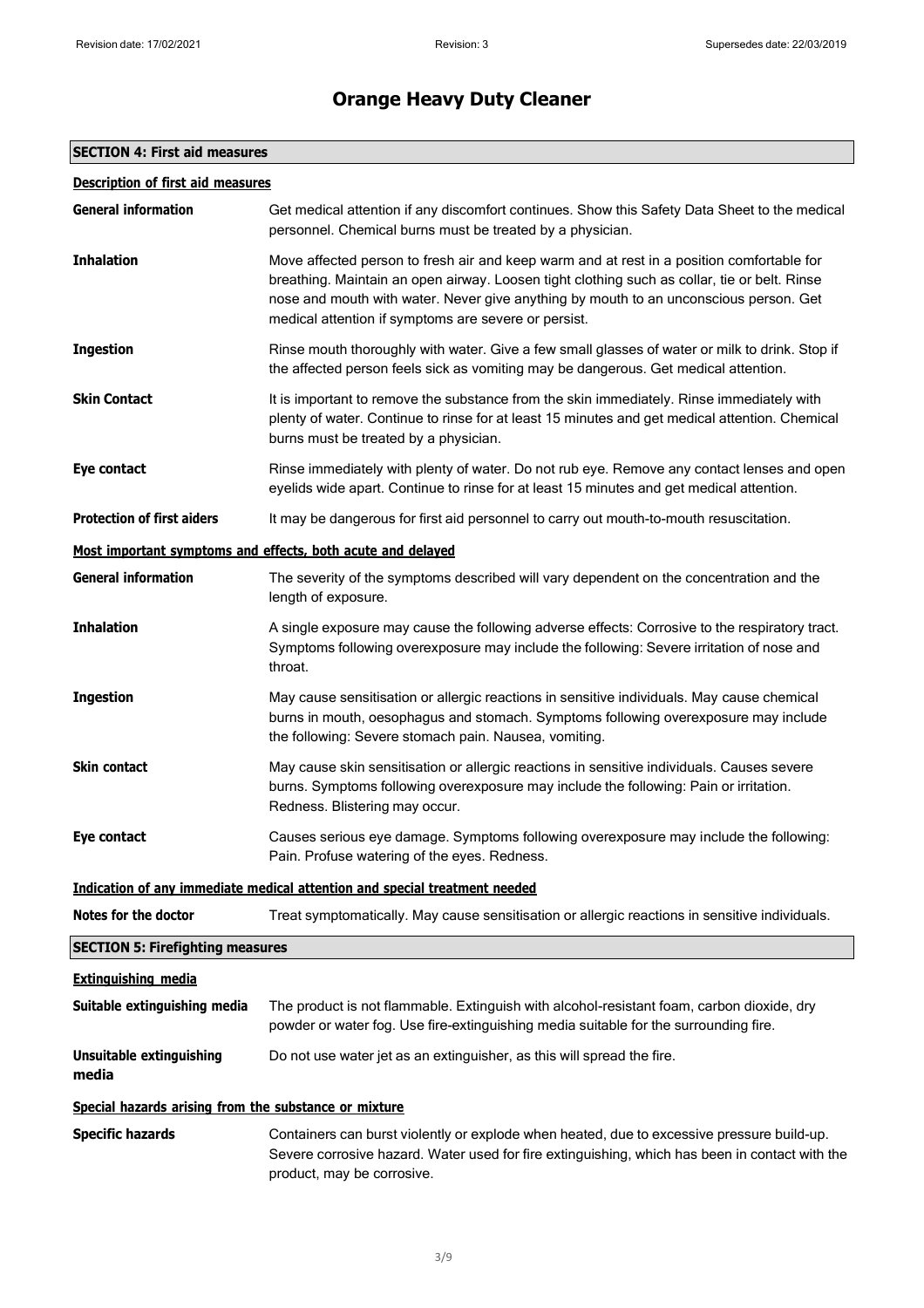| <b>Hazardous combustion</b><br>products              | Thermal decomposition or combustion products may include the following substances: Very<br>toxic or corrosive gases or vapours.                                                                                                                                                                                                                                                                                                                                                                                                                                                                                                                                                                                                                                                                                            |
|------------------------------------------------------|----------------------------------------------------------------------------------------------------------------------------------------------------------------------------------------------------------------------------------------------------------------------------------------------------------------------------------------------------------------------------------------------------------------------------------------------------------------------------------------------------------------------------------------------------------------------------------------------------------------------------------------------------------------------------------------------------------------------------------------------------------------------------------------------------------------------------|
| <b>Advice for firefighters</b>                       |                                                                                                                                                                                                                                                                                                                                                                                                                                                                                                                                                                                                                                                                                                                                                                                                                            |
| <b>Protective actions during</b><br>firefighting     | Avoid breathing fire gases or vapours. Evacuate area. Keep upwind to avoid inhalation of<br>gases, vapours, fumes and smoke. Cool containers exposed to heat with water spray and<br>remove them from the fire area if it can be done without risk. Cool containers exposed to<br>flames with water until well after the fire is out. If a leak or spill has not ignited, use water<br>spray to disperse vapours and protect men stopping the leak. Avoid discharge to the aquatic<br>environment. Control run-off water by containing and keeping it out of sewers and<br>watercourses. If risk of water pollution occurs, notify appropriate authorities.                                                                                                                                                                |
| Special protective equipment<br>for firefighters     | Regular protection may not be safe. Wear chemical protective suit. Wear positive-pressure<br>self-contained breathing apparatus (SCBA) and appropriate protective clothing. Firefighter's<br>clothing conforming to Australia/New Zealand Standards AS/NZS 4967 (for clothing) AS/NZS<br>1801 (for helmets), AS/NZS 4821 (for protective boots), AS/NZS 1801 (for protective gloves)<br>will provide a basic level of protection for chemical incidents.                                                                                                                                                                                                                                                                                                                                                                   |
| <b>SECTION 6: Accidental release measures</b>        |                                                                                                                                                                                                                                                                                                                                                                                                                                                                                                                                                                                                                                                                                                                                                                                                                            |
|                                                      | <b>Personal precautions, protective equipment and emergency procedures</b>                                                                                                                                                                                                                                                                                                                                                                                                                                                                                                                                                                                                                                                                                                                                                 |
| <b>Personal precautions</b>                          | Wear protective clothing as described in Section 8 of this safety data sheet. No action shall be<br>taken without appropriate training or involving any personal risk. Avoid inhalation of dust and<br>vapours. Use suitable respiratory protection if ventilation is inadequate. Avoid contact with<br>skin and eyes.                                                                                                                                                                                                                                                                                                                                                                                                                                                                                                     |
| <b>Environmental precautions</b>                     |                                                                                                                                                                                                                                                                                                                                                                                                                                                                                                                                                                                                                                                                                                                                                                                                                            |
| <b>Environmental precautions</b>                     | Avoid discharge into drains or watercourses or onto the ground. Avoid discharge to the<br>aquatic environment.                                                                                                                                                                                                                                                                                                                                                                                                                                                                                                                                                                                                                                                                                                             |
| Methods and material for containment and cleaning up |                                                                                                                                                                                                                                                                                                                                                                                                                                                                                                                                                                                                                                                                                                                                                                                                                            |
| Methods for cleaning up                              | Wear protective clothing as described in Section 8 of this safety data sheet. Clear up spills<br>immediately and dispose of waste safely. Do not use sawdust or other combustible material.<br>This product is corrosive. Small Spillages: Collect spillage. Large Spillages: Absorb spillage<br>with non-combustible, absorbent material. The contaminated absorbent may pose the same<br>hazard as the spilled material. Collect and place in suitable waste disposal containers and<br>seal securely. Label the containers containing waste and contaminated materials and remove<br>from the area as soon as possible. Flush contaminated area with plenty of water. Wash<br>thoroughly after dealing with a spillage. Dangerous for the environment. Do not empty into<br>drains. For waste disposal, see Section 13. |
| Reference to other sections                          |                                                                                                                                                                                                                                                                                                                                                                                                                                                                                                                                                                                                                                                                                                                                                                                                                            |
| <b>Reference to other sections</b>                   | For personal protection, see Section 8. See Section 11 for additional information on health<br>hazards. See Section 12 for additional information on ecological hazards. For waste disposal,<br>see Section 13.                                                                                                                                                                                                                                                                                                                                                                                                                                                                                                                                                                                                            |
|                                                      | SECTION 7: Handling and storage, including how the chemical may be safely used                                                                                                                                                                                                                                                                                                                                                                                                                                                                                                                                                                                                                                                                                                                                             |
| <b>Precautions for safe handling</b>                 |                                                                                                                                                                                                                                                                                                                                                                                                                                                                                                                                                                                                                                                                                                                                                                                                                            |
| <b>Usage precautions</b>                             | Read and follow manufacturer's recommendations. Wear protective clothing as described in<br>Section 8 of this safety data sheet. Keep away from food, drink and animal feeding stuffs.<br>Handle all packages and containers carefully to minimise spills. Keep container tightly sealed<br>when not in use. Avoid the formation of mists. This product is corrosive. Immediate first aid is<br>imperative. Avoid discharge to the aquatic environment. Do not handle until all safety<br>precautions have been read and understood. Do not handle broken packages without<br>protective equipment. Do not reuse empty containers.                                                                                                                                                                                         |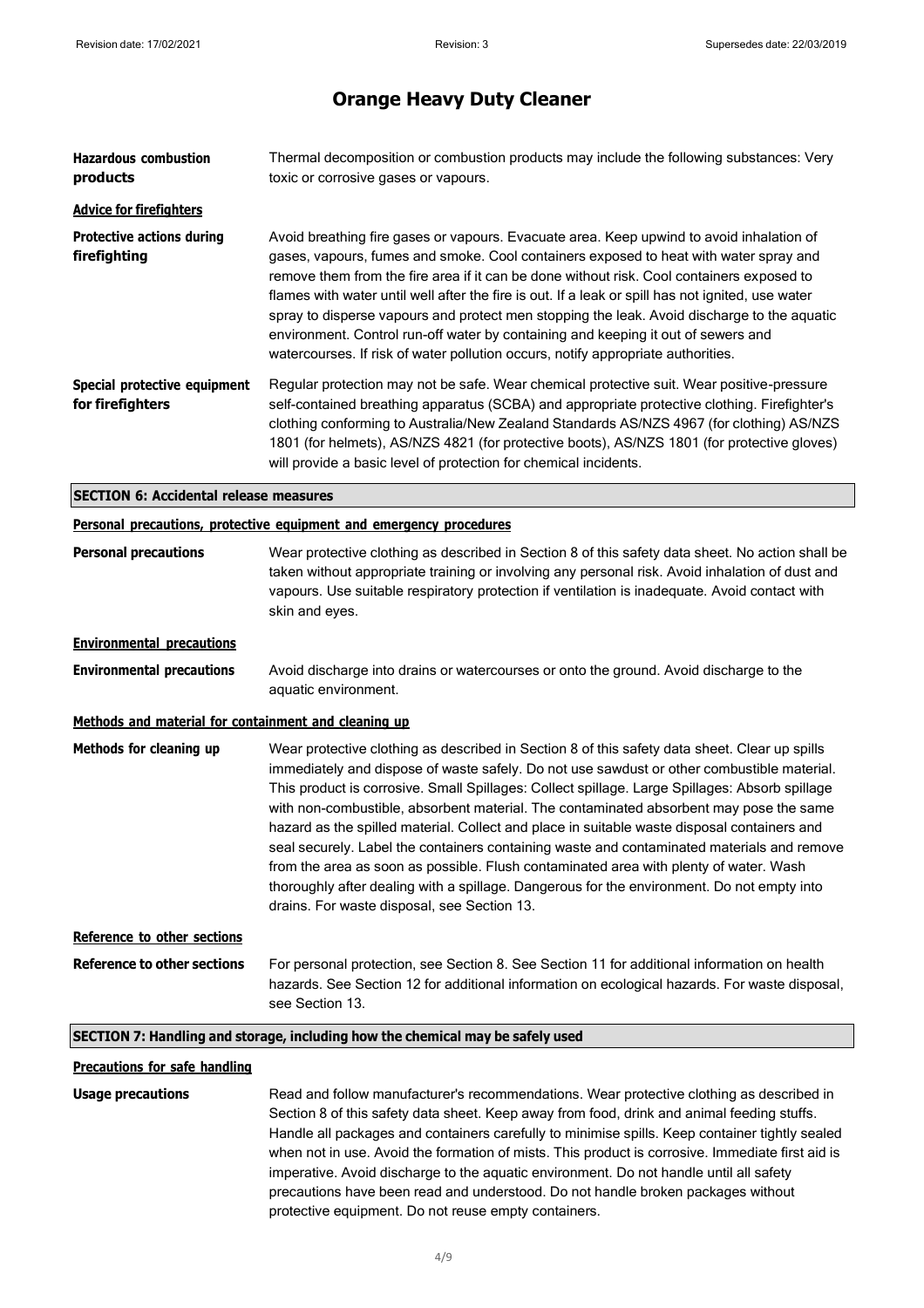| Advice on general<br>occupational hygiene                    | Wash promptly if skin becomes contaminated. Take off contaminated clothing and wash<br>before reuse. Wash contaminated clothing before reuse.                                      |
|--------------------------------------------------------------|------------------------------------------------------------------------------------------------------------------------------------------------------------------------------------|
| Conditions for safe storage, including any incompatibilities |                                                                                                                                                                                    |
| <b>Storage precautions</b>                                   | Store locked up. Keep only in the original container. Keep container tightly closed, in a cool,<br>well ventilated place. Keep containers upright. Protect containers from damage. |
| <b>Storage class</b>                                         | Corrosive storage.                                                                                                                                                                 |
| Specific end use(s)                                          |                                                                                                                                                                                    |
| Specific end use(s)                                          | The identified uses for this product are detailed in Section 1.                                                                                                                    |
| <b>SECTION 8: Exposure controls and personal protection</b>  |                                                                                                                                                                                    |

### **Exposure controls**

| <b>Protective equipment</b>                |                                                                                                                                                                                                                                                                                                                                                                                                                                                                                                                                                                                                                     |
|--------------------------------------------|---------------------------------------------------------------------------------------------------------------------------------------------------------------------------------------------------------------------------------------------------------------------------------------------------------------------------------------------------------------------------------------------------------------------------------------------------------------------------------------------------------------------------------------------------------------------------------------------------------------------|
| <b>Appropriate engineering</b><br>controls | Provide adequate ventilation. Observe any occupational exposure limits for the product or<br>ingredients.                                                                                                                                                                                                                                                                                                                                                                                                                                                                                                           |
| Eye/face protection                        | Wear tight-fitting, chemical splash goggles or face shield. If inhalation hazards exist, a full-<br>face respirator may be required instead.                                                                                                                                                                                                                                                                                                                                                                                                                                                                        |
| <b>Hand protection</b>                     | Wear protective gloves. The most suitable glove should be chosen in consultation with the<br>glove supplier/manufacturer, who can provide information about the breakthrough time of the<br>glove material. To protect hands from chemicals, gloves should comply with Australia/New<br>Zealand Standard AS/NZS 2161. Considering the data specified by the glove manufacturer,<br>check during use that the gloves are retaining their protective properties and change them as<br>soon as any deterioration is detected. Frequent changes are recommended.                                                        |
| Other skin and body<br>protection          | Wear appropriate clothing to prevent any possibility of skin contact.                                                                                                                                                                                                                                                                                                                                                                                                                                                                                                                                               |
| <b>Hygiene measures</b>                    | Wash hands thoroughly after handling. Wash at the end of each work shift and before eating,<br>smoking and using the toilet. Do not eat, drink or smoke when using this product.                                                                                                                                                                                                                                                                                                                                                                                                                                    |
| <b>Respiratory protection</b>              | Ensure all respiratory protective equipment is suitable for its intended use and complies with<br>Australia/New Zealand Standard AS/NZS 1716. Check that the respirator fits tightly and the<br>filter is changed regularly. Gas and combination filter cartridges should comply with<br>Australia/New Zealand Standard AS/NZS 1716. Full face mask respirators with replaceable<br>filter cartridges should comply with Australia/New Zealand Standard AS/NZS 1716. Half mask<br>and quarter mask respirators with replaceable filter cartridges should comply with<br>Australia/New Zealand Standard AS/NZS 1716. |
| <b>Environmental exposure</b><br>controls  | Keep container tightly sealed when not in use. Emissions from ventilation or work process<br>equipment should be checked to ensure they comply with the requirements of environmental<br>protection legislation. In some cases, fume scrubbers, filters or engineering modifications to<br>the process equipment will be necessary to reduce emissions to acceptable levels.                                                                                                                                                                                                                                        |

## **SECTION 9: Physical and chemical properties**

## **Information on basic physical and chemical properties**

| <b>Appearance</b> | Coloured liquid. |
|-------------------|------------------|
| <b>Colour</b>     | Pale Yellow      |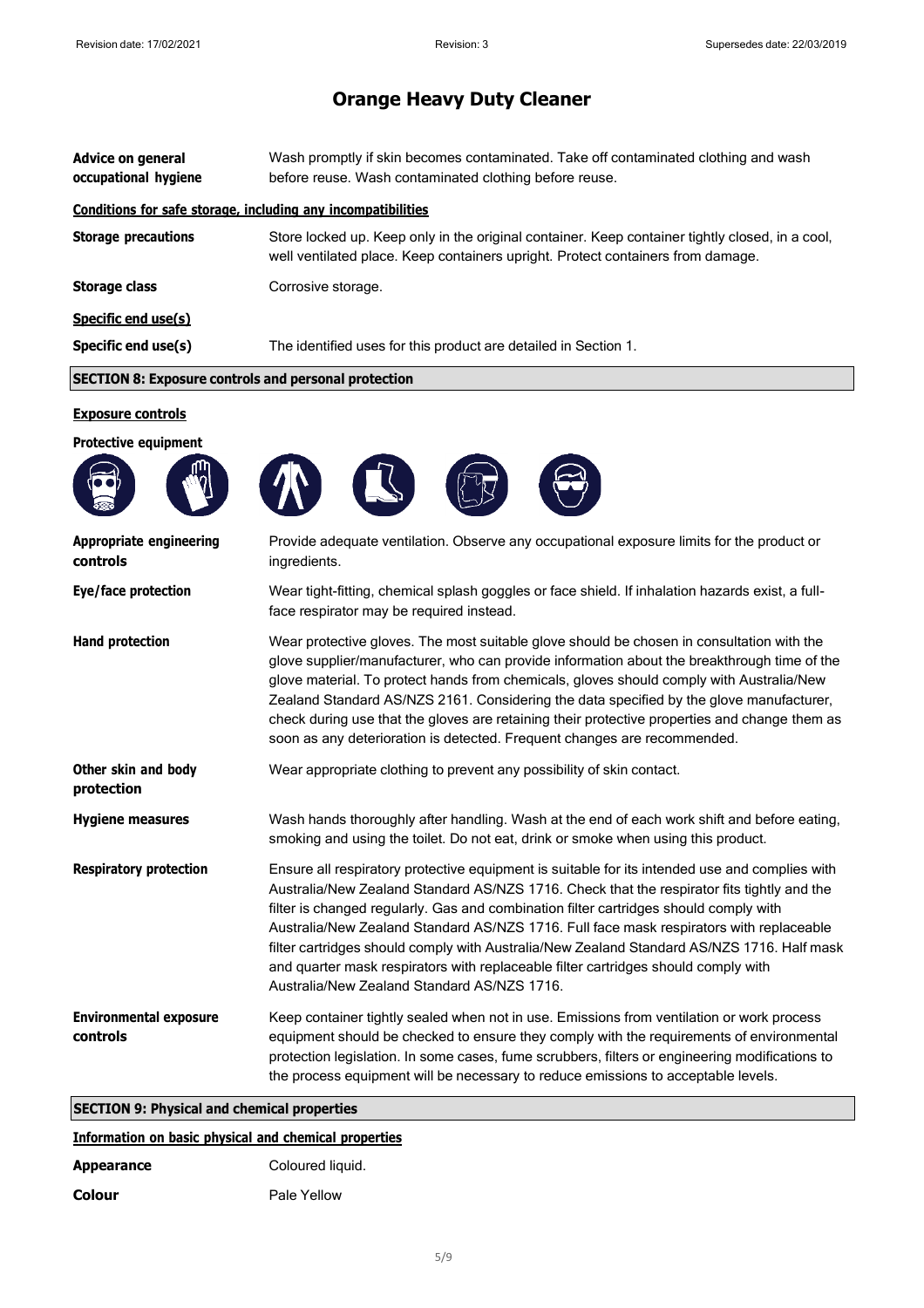| <b>Odour</b>                                                                                                                               | Citrus.                                                                                                                                                                   |
|--------------------------------------------------------------------------------------------------------------------------------------------|---------------------------------------------------------------------------------------------------------------------------------------------------------------------------|
| рH                                                                                                                                         | $12.0 - 12.5$                                                                                                                                                             |
| <b>Specific Gravity</b>                                                                                                                    | 1.01                                                                                                                                                                      |
| Solubility(ies)                                                                                                                            | Soluble in water.                                                                                                                                                         |
| <b>SECTION 10: Stability and reactivity</b>                                                                                                |                                                                                                                                                                           |
| <b>Reactivity</b>                                                                                                                          | There are no known reactivity hazards associated with this product.                                                                                                       |
| <b>Stability</b>                                                                                                                           | Stable at normal ambient temperatures and when used as recommended. Stable under the<br>prescribed storage conditions.                                                    |
| <b>Possibility of hazardous</b><br>reactions                                                                                               | No potentially hazardous reactions known.                                                                                                                                 |
| <b>Conditions to avoid</b>                                                                                                                 | There are no known conditions that are likely to result in a hazardous situation.                                                                                         |
| <b>Materials to avoid</b>                                                                                                                  | No specific material or group of materials is likely to react with the product to produce a<br>hazardous situation.                                                       |
| <b>Hazardous decomposition</b><br>products                                                                                                 | Does not decompose when used and stored as recommended. Thermal decomposition or<br>combustion products may include the following substances: Corrosive gases or vapours. |
| <b>SECTION 11: Toxicological information</b>                                                                                               |                                                                                                                                                                           |
| <b>Information on toxicological effects</b>                                                                                                |                                                                                                                                                                           |
| <b>Acute toxicity - oral</b><br>Notes (oral LD <sub>50</sub> )                                                                             | Based on available data the classification criteria are not met.                                                                                                          |
| ATE oral (mg/kg)                                                                                                                           | 4,032.26                                                                                                                                                                  |
|                                                                                                                                            |                                                                                                                                                                           |
| <b>Acute toxicity - dermal</b><br>Notes (dermal LD <sub>50</sub> )                                                                         | Based on available data the classification criteria are not met.                                                                                                          |
| ATE dermal (mg/kg)                                                                                                                         | 27,500.0                                                                                                                                                                  |
| <b>Acute toxicity - inhalation</b>                                                                                                         |                                                                                                                                                                           |
| <b>Notes (inhalation LCso)</b>                                                                                                             | Based on available data the classification criteria are not met.                                                                                                          |
| ATE inhalation (vapours mg/l) 275.0                                                                                                        |                                                                                                                                                                           |
| <b>Skin corrosion/irritation</b><br>Animal data                                                                                            | Skin Corr. 1A - H314 Causes severe burns.                                                                                                                                 |
| Serious eye damage/irritation<br><b>Serious eye damage/irritation</b> Eye Dam. 1 - H318 Corrosive to skin. Corrosivity to eyes is assumed. |                                                                                                                                                                           |
| <b>Respiratory sensitisation</b><br><b>Respiratory sensitisation</b>                                                                       | Based on available data the classification criteria are not met.                                                                                                          |
| <b>Skin sensitisation</b><br><b>Skin sensitisation</b>                                                                                     | May cause skin sensitisation or allergic reactions in sensitive individuals.                                                                                              |
| Germ cell mutagenicity<br>Genotoxicity - in vitro                                                                                          | Based on available data the classification criteria are not met.                                                                                                          |
| <b>Carcinogenicity</b>                                                                                                                     |                                                                                                                                                                           |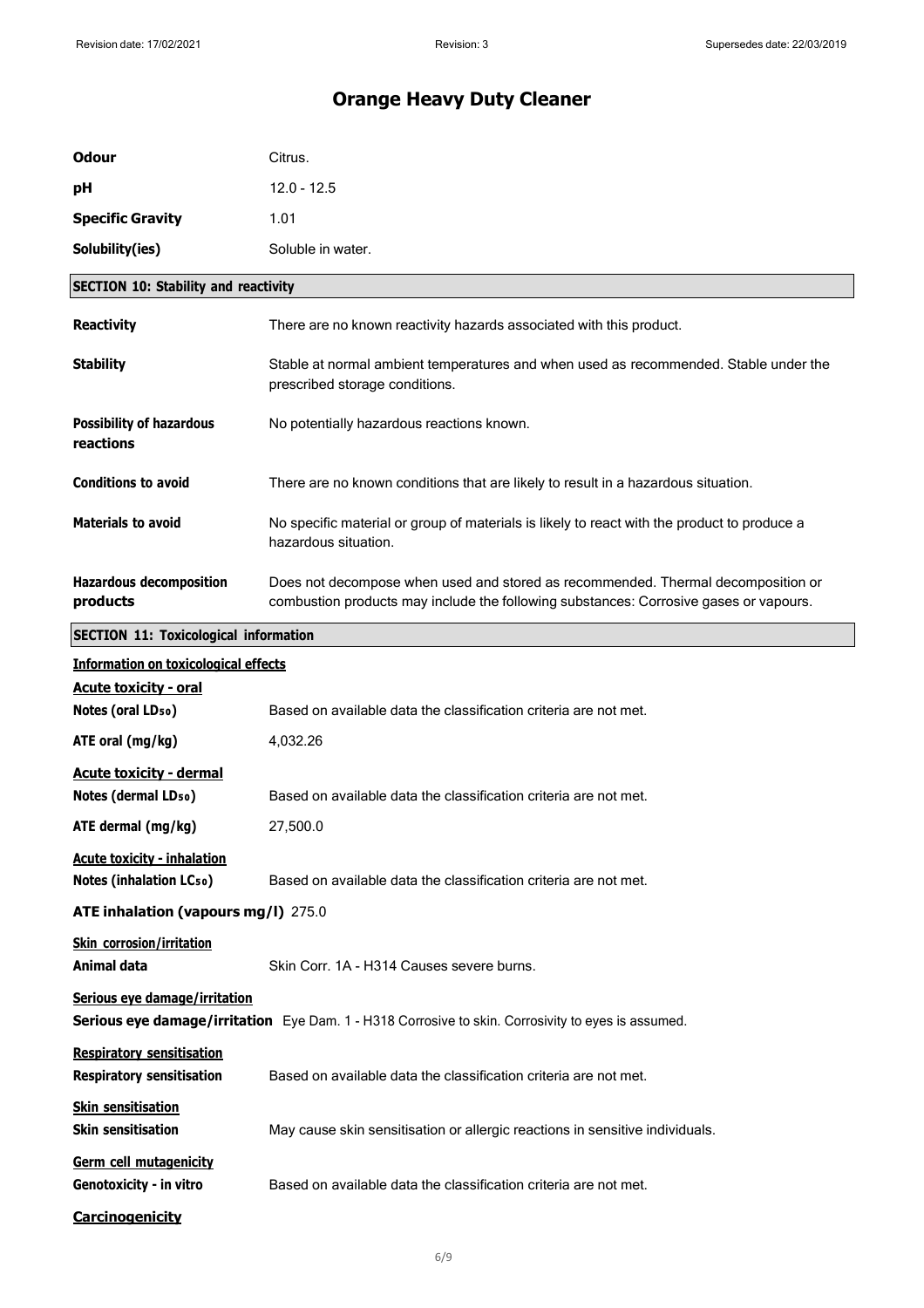| Carcinogenicity                                                                                                                    | Based on available data the classification criteria are not met.                                                                                                                                                                           |  |
|------------------------------------------------------------------------------------------------------------------------------------|--------------------------------------------------------------------------------------------------------------------------------------------------------------------------------------------------------------------------------------------|--|
| <b>IARC</b> carcinogenicity                                                                                                        | None of the ingredients are listed or exempt.                                                                                                                                                                                              |  |
| <b>Reproductive toxicity</b><br>Reproductive toxicity - fertility Based on available data the classification criteria are not met. |                                                                                                                                                                                                                                            |  |
| <b>Reproductive toxicity -</b><br>development                                                                                      | Based on available data the classification criteria are not met.                                                                                                                                                                           |  |
| Specific target organ toxicity - single exposure                                                                                   |                                                                                                                                                                                                                                            |  |
| <b>STOT - single exposure</b>                                                                                                      | Not classified as a specific target organ toxicant after a single exposure.                                                                                                                                                                |  |
| Specific target organ toxicity - repeated exposure                                                                                 |                                                                                                                                                                                                                                            |  |
| <b>STOT - repeated exposure</b>                                                                                                    | Not classified as a specific target organ toxicant after repeated exposure.                                                                                                                                                                |  |
| <b>Aspiration hazard</b><br><b>Aspiration hazard</b>                                                                               | Based on available data the classification criteria are not met.                                                                                                                                                                           |  |
| <b>General information</b>                                                                                                         | The severity of the symptoms described will vary dependent on the concentration and the<br>length of exposure.                                                                                                                             |  |
| <b>Inhalation</b>                                                                                                                  | Corrosive to the respiratory tract. Symptoms following overexposure may include the<br>following: Severe irritation of nose and throat.                                                                                                    |  |
| <b>Ingestion</b>                                                                                                                   | May cause sensitisation or allergic reactions in sensitive individuals. May cause chemical<br>burns in mouth, oesophagus and stomach. Symptoms following overexposure may include<br>the following: Severe stomach pain. Nausea, vomiting. |  |
| <b>Skin Contact</b>                                                                                                                | May cause skin sensitisation or allergic reactions in sensitive individuals. Causes severe<br>burns. Symptoms following overexposure may include the following: Pain or irritation.<br>Redness. Blistering may occur.                      |  |
| Eye contact                                                                                                                        | Causes serious eye damage. Symptoms following overexposure may include the following:<br>Pain. Profuse watering of the eyes. Redness.                                                                                                      |  |
| <b>Route of exposure</b>                                                                                                           | Ingestion Inhalation Skin and/or eye contact                                                                                                                                                                                               |  |
| <b>Target Organs</b>                                                                                                               | No specific target organs known.                                                                                                                                                                                                           |  |
| <b>Medical considerations</b>                                                                                                      | Skin disorders and allergies.                                                                                                                                                                                                              |  |
| <b>SECTION 12: Ecological information</b>                                                                                          |                                                                                                                                                                                                                                            |  |
| <b>Toxicity</b>                                                                                                                    | Aquatic Chronic 3 - H412 Harmful to aquatic life with long lasting effects.                                                                                                                                                                |  |
| Persistence and degradability<br>Persistence and degradability The degradability of the product is not known.                      |                                                                                                                                                                                                                                            |  |
| <b>Bioaccumulative potential</b>                                                                                                   |                                                                                                                                                                                                                                            |  |
| <b>Bioaccumulative Potential</b>                                                                                                   | No data available on bioaccumulation.                                                                                                                                                                                                      |  |
| <b>Mobility in soil</b>                                                                                                            |                                                                                                                                                                                                                                            |  |
| <b>Mobility</b>                                                                                                                    | No data available.                                                                                                                                                                                                                         |  |
| Other adverse effects                                                                                                              |                                                                                                                                                                                                                                            |  |
| <b>Other adverse effects</b>                                                                                                       | None known.                                                                                                                                                                                                                                |  |
| <b>SECTION 13: Disposal considerations</b>                                                                                         |                                                                                                                                                                                                                                            |  |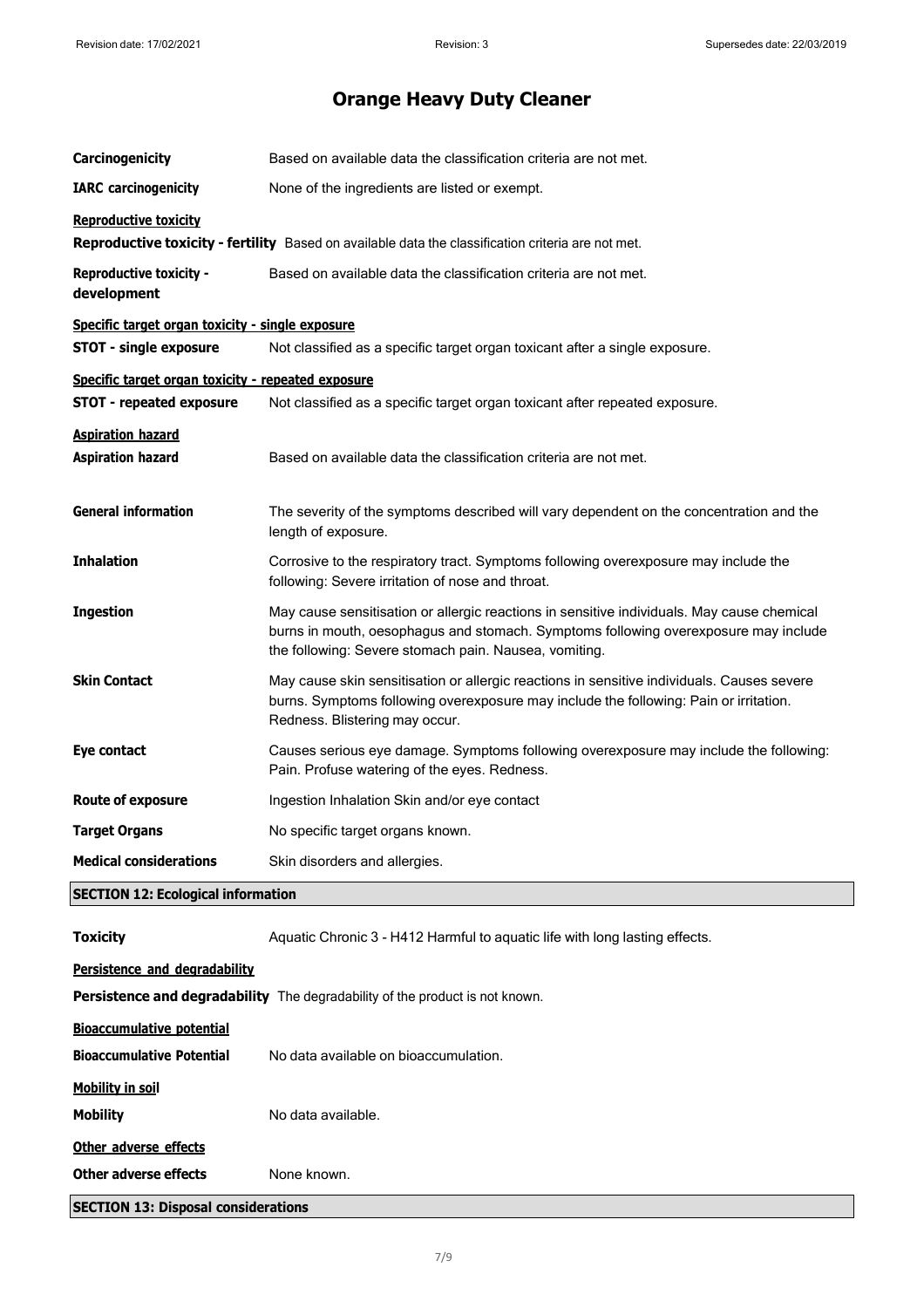| Waste treatment methods    |                                                                                                                                                                                                                                                                                                                                                                                                                                                                                                                           |
|----------------------------|---------------------------------------------------------------------------------------------------------------------------------------------------------------------------------------------------------------------------------------------------------------------------------------------------------------------------------------------------------------------------------------------------------------------------------------------------------------------------------------------------------------------------|
| <b>General information</b> | The generation of waste should be minimised or avoided wherever possible. Reuse or recycle<br>products wherever possible. This material and its container must be disposed of in a safe<br>way. When handling waste, the safety precautions applying to handling of the product should<br>be considered. Care should be taken when handling emptied containers that have not been<br>thoroughly cleaned or rinsed out. Empty containers or liners may retain some product<br>residues and hence be potentially hazardous. |
| <b>Disposal methods</b>    | Dispose of surplus products and those that cannot be recycled via a licensed waste disposal<br>contractor. Waste, residues, empty containers, discarded work clothes and contaminated<br>cleaning materials should be collected in designated containers, labelled with their contents.<br>Incineration or landfill should only be considered when recycling is not feasible.                                                                                                                                             |

## **SECTION 14: Transport information**

**General** The product is not covered by international regulations on the transport of dangerous goods (IMDG, IATA, ADG).

#### **UN number**

Not applicable.

### **UN proper shipping name**

Not applicable.

### **Transport hazard class(es)**

No transport warning sign required.

### **Packing group**

Not applicable.

### **Environmental hazards**

**Environmentally hazardous substance/marine pollutant** No.

#### **Special precautions for user**

Not applicable.

**Transport in bulk according to** Not applicable. **Annex II of MARPOL 73/78 and the IBC Code**

**SECTION 15: Regulatory information**

### **Inventories**

#### **Australia - AICS**

None of the ingredients are listed or exempt.

### **SECTION 16: Any other relevant information**

| <b>Training advice</b> | Only trained personnel should use this material. |
|------------------------|--------------------------------------------------|
| <b>Revision date</b>   | 17/02/2021                                       |
| <b>Revision</b>        | 3                                                |
| Supersedes date        | 22/03/2019                                       |